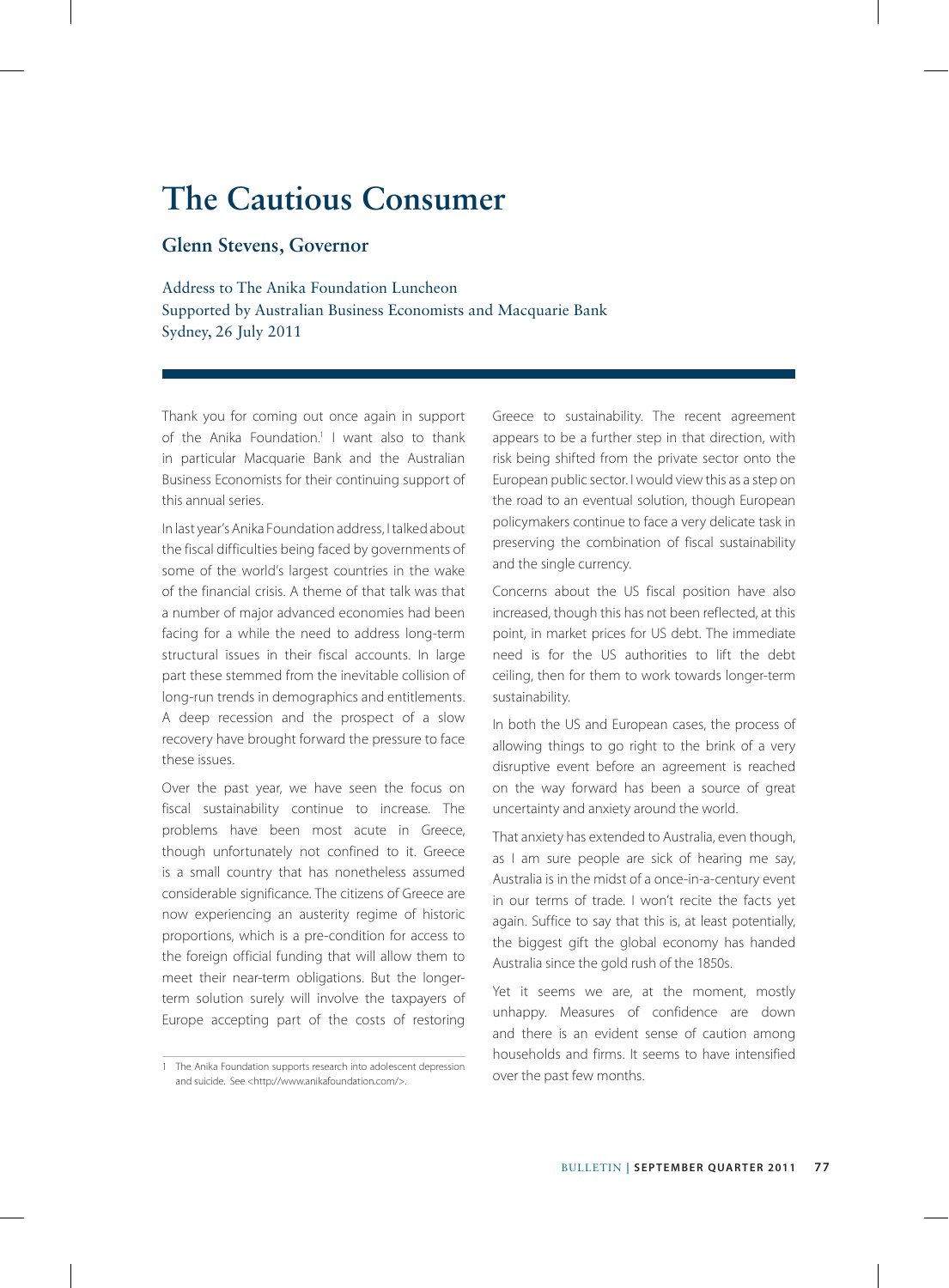### THE CAUTIOUS CONSUMER

There are a number of potential factors to which we can appeal for an explanation of these recent trends. The natural disasters in the summer clearly had an effect on confidence, for example. Interest rates, or intense speculation about how they might change, are said to have had an impact on confidence – even after a period of more than a year in which the cash rate has changed only once, the most stable outcome for five years. Increasingly bitter political debates over various issues are said by some to have played a role as well. The global outlook does seem more clouded due to the events in Europe and the United States. We could note, on the other hand, that the Chinese slowdown we have all been anticipating seems to be relatively mild so far – that country has continued to expand at a pretty solid pace as measured by the most recent data. But these days, mention of the Chinese expansion reminds people that the emergence of China is changing the shape of the global economy and of the Australian economy. And structural change is something people rarely find comfortable in the short term, even though a capacity to adapt is a characteristic displayed by the most successful economies.

So the description of consumers as 'cautious' has become commonplace. It is not one I disagree with. Indeed the RBA has made such references on numerous occasions over the past couple of years.

Nor do I wish to dismiss any of the concerns that people have. People want to make sense of the disparate information that is coming at them.

I want to suggest that to do that – to make sense of it all – it is worth trying to develop a longer-run perspective, particularly in the area of household income, spending, and saving. That is my task today.

I have two charts that I think help us to understand the story.

These figures are from the quarterly national accounts (Graph 1). The top panel shows the level of household disposable income, and household consumption spending. Income as shown here takes account of taxes, transfers and household



interest payments. Both series are measured in real per capita terms, and shown on a log scale. In the lower panel is the gross household saving ratio, which is of course the difference between the other two lines expressed as a share of income.<sup>2</sup>

Also shown is a trend line for each of the income and consumption series, estimated using ordinary least squares, over the period 1995–2005. The trend is then extrapolated for the 21 quarters since the end of 2005.

Notice that the trend growth for real per capita household income over the period 1995 to 2005 was 2.0 per cent per annum. That's a pretty respectable rate of growth for an advanced country. It was more than double the growth rate seen in the preceding two decades from 1975 to 1995. Growth at that pace means that the average real income doubles about every 35 years.

Notice also that the trend line for consumption was steeper than that for income over the same period. These two lines were on their way to meeting. Real per capita consumption growth averaged 2.8 per cent per annum. This was a full percentage point higher than in the preceding 10-year period, and

<sup>2</sup> The measure here differs from the commonly cited net saying rate, which deducts an estimate of depreciation of the stock of fixed assets (such as dwellings) owned by households.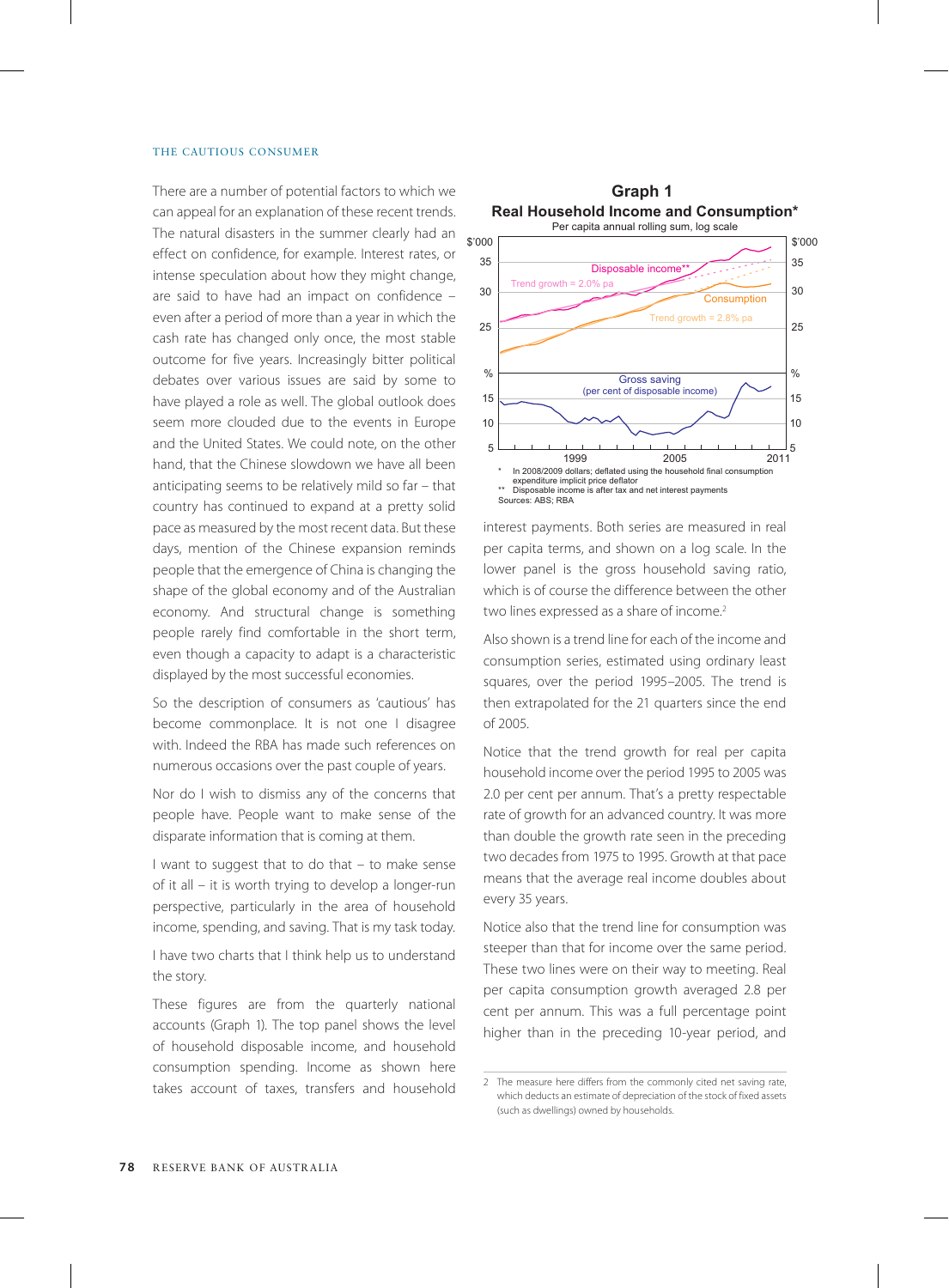#### The Cautious Consumer

similar to the sorts of per capita growth rates for consumption seen in the late 1960s and early 1970s.

For 10 years up to 2005, then, consumption growth outpaced income growth, which was itself pretty solid, by three-quarters of a percentage point, on average, every year. In fact this convergence of income and consumption was the continuation of a trend that had already been in place for about a decade. As the bottom panel shows, the flow of saving fell as a share of income.

As you can see, things began to change after that. From about 2006, real per capita income began to grow faster. Over the five years to the end of 2010, it rose by 2.9 per cent per annum. It may not be entirely coincidental that that period is when the terms of trade really began to rise in earnest.

Yet from about the end of 2007, even as income was speeding up, household consumption spending *slowed down*. In per capita terms, real consumption today is no higher than three years ago. It's no wonder that people are talking about consumer caution, and no wonder that retailers are finding things very tough indeed. Coming after a period in which real consumption had risen by 2.8 per cent a year for a decade, and had outpaced income growth for two decades, no net growth in consumption for three years is quite a big change.

But these figures suggest that lack of income growth is not the reason for lack of consumption growth. It's not that the income is not there, it's that people are choosing, for whatever reason, not to spend it in the same way as they might have a few years ago.

Why is that? To find an answer we need to look to the financial accounts of the household sector. It is now time to introduce the second chart (Graph 2). It shows gross household assets, also measured per capita, in real terms (i.e. deflated by the consumption deflator). The two components are financial assets (including superannuation assets) and non-financial assets, the bulk of which is dwellings. These data say that gross assets across Australian households presently average about \$800 000 per household, or about \$300 000 per capita.



Between 1995 and 2005, assets rose at an average annual pace of 6.7 per cent in real, per capita terms. Completely comparable figures for earlier periods are hard to come by. But it's pretty clear that this increase stood out.

Using the Treasury's series for private wealth, from 1960 to 1995 the annual average per capita rate of increase in total wealth, in real terms, was 2.6 per cent. That is, it was broadly similar to the per capita growth rate of real GDP, which is what one would expect. So the growth from 1995 to 2005 was at a pace well over double the average of the preceding three or four decades. A large part of the additional growth was in the value of dwellings. The extent of leverage against the dwelling stock also tended to increase, with the ratio of debt to total assets rising from 11 per cent at the start of 1995 to around 17½ per cent by the end of 2005. It has tended to rise a little further since then.

Had we really found a powerful, hitherto unknown route to genuine wealth? Or was this period unusual?

Looking back, it appears the latter was the case. In 2008, the trend changed. Real assets per person declined for a period during the financial crisis. Given the nature of that event and the potential risks it presented, that is not surprising. Real asset prices have since risen again but, so far, have not resumed the earlier trend rate of increase, and at this stage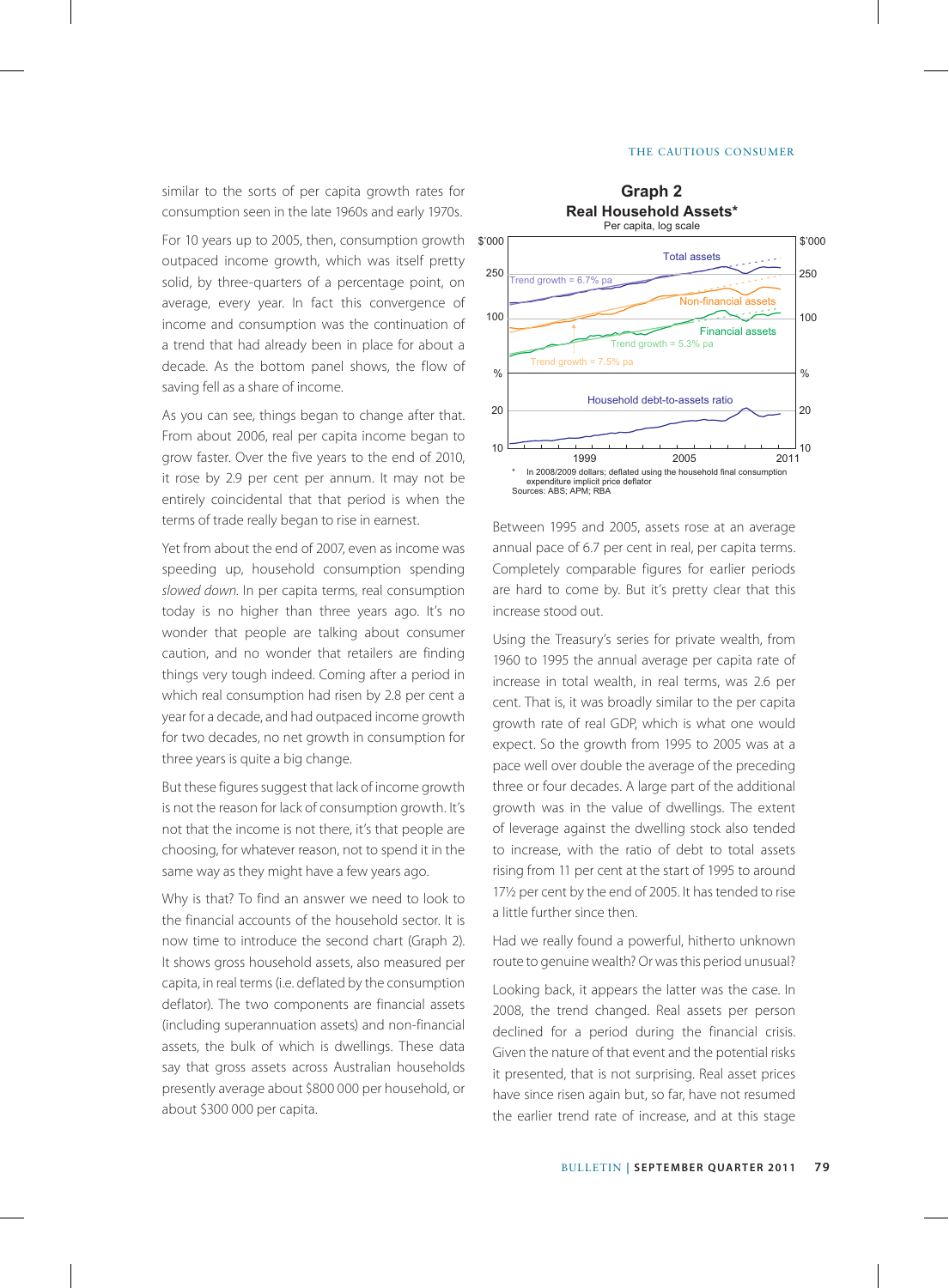# THE CAUTIOUS CONSUMER

they show no signs of doing so. They look very much like they are on a much flatter trend.

This adjustment has been considerably less abrupt than those seen in some other places. Nonetheless, it is a very substantial change in trend. If people had been banking on a continuation of the earlier trend, they would be feeling rather disappointed now. Of course if that earlier trend in gross wealth owed something to a tendency to borrow to hold assets, then a continuation would have exposed households to increased risk over time.

Casual observation suggests that this change of trend in the growth of assets, or 'wealth', roughly coincided with the slowing in consumption spending relative to its earlier very strong trend. It seems fairly clear that these financial trends and the real consumption and saving behaviour of households were closely connected.

I would argue that the broad story was as follows. The period from the early 1990s to the mid 2000s was characterised by a drawn-out, but one-time, adjustment to a set of powerful forces. Households started the period with relatively little leverage, in large part a legacy of the effect of very high nominal interest rates in the long period of high inflation. But then, inflation and interest rates came down to generational lows. Financial liberalisation and innovation increased the availability of credit. And reasonably stable economic conditions – part of the so-called 'great moderation' internationally – made a certain higher degree of leverage seem safe. The result was a lengthy period of rising household leverage, rising housing prices, high levels of confidence, a strong sense of generally rising prosperity, declining saving from current income and strong growth in consumption.

I was not one of those who felt that this was bound to end in tears. But it *was* bound to end. Even if one holds a benign view of higher levels of household debt, at a certain point, people will have increased their leverage to its new equilibrium level (or, if you are a pessimist, beyond that point). At that stage, debt growth will slow to be more in line with income, the rate of saving from current income will rise to be more like historical norms, and the financial source of upward pressure on housing values will abate. (There may be other non-financial forces at work of course.)

It is never possible to predict with confidence just when this change will begin to occur, or what events might potentially trigger it. But an international financial crisis that envelops several major countries, which has excessive borrowing by households at its heart, and which is coupled with a major change in the global availability of credit, is an event that would be likely to prompt, if nothing else did, a reassessment by Australian households of the earlier trends. It would also prompt a re-evaluation by financial institutions of lending criteria. This is precisely what has occurred over recent years.<sup>3</sup>

# What are the implications of these changes?

An important one is that, as I said at a previous Anika Foundation lunch two years ago, the role of the household sector in driving demand forward in the future won't be the same as in the preceding period.<sup>4</sup> The current economic expansion is, as we all know, characterised by a very large build-up in investment in the resources sector and expansionary flow-on effects of that to some, but not all, other sectors of the economy. It is certainly *not* characterised by very strong growth in areas like household

<sup>3</sup> I am conscious that this explanation has not made explicit reference to demographics – in particular the decisions of 'baby boomers' in the years leading up to their planned retirements. No doubt these factors also played a role. But there is enough complexity to grapple with here already for today's purposes. I have spoken before about population ageing and finance. See Stevens G (2005), 'Finance and the Ageing Population', RBA *Bulletin*, December, pp 9–16. Available at <http://www.rba.gov.au/speeches/2005/sp-dg-161105.html>.

<sup>4</sup> '… the prominence of household demand in driving the expansion from the mid 1990s to the mid 2000s should not be expected to recur in the next upswing. The rise in household leverage, the much lower rate of saving out of current income, and the rise in asset values we saw since the mid 1990s, are far more likely to have been features of a one-time adjustment, albeit a fairly drawn-out one, than of a permanent trend. Moreover the risks associated with those trends going too far are apparent from events in other countries. These risks have been reasonably contained so far in Australia – but it would be prudent not to push our luck here.' See Stevens G (2009), 'Challenges for Economic Policy', RBA *Bulletin*, August, pp 10–16. Available at <http://www.rba.gov.au/speeches/2009/sp-gov-280709.html>.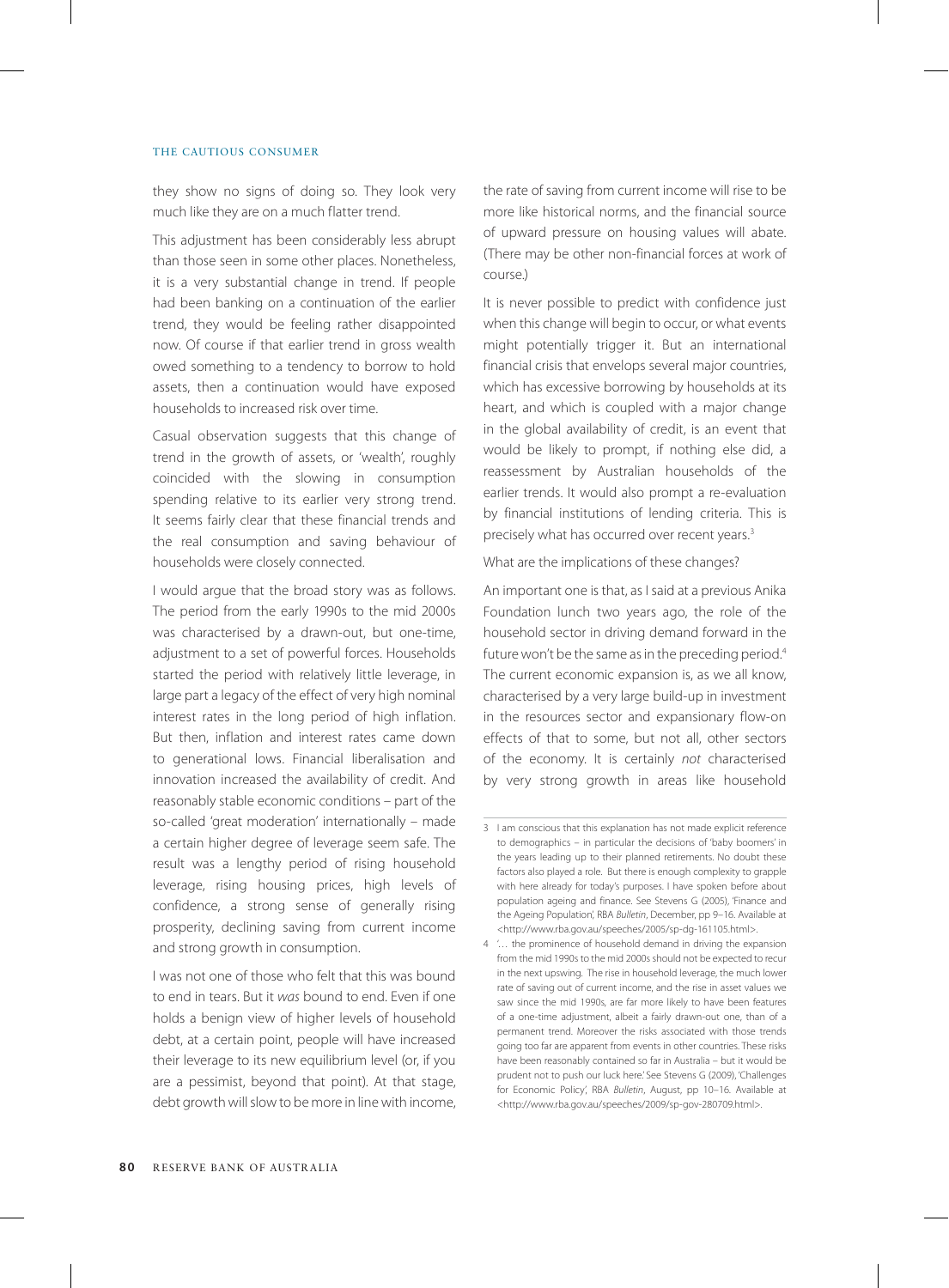consumption that had featured prominently in the preceding period.

That is partly because the change in the terms of trade, being a relative price shift, will itself occasion structural change in the economy: some sectors will grow and others will, relatively speaking, get smaller. That is particularly the case if the economy's starting point is one that is not characterised by large-scale spare capacity.

But those pressures for structural change are also coinciding with changes in household behaviour that are associated with the longer-run financial cycles I have just talked about. Just as some sectors are having to cope with the effects of changes in relative prices – manifest to most of us in the form of a large rise in the exchange rate – some sectors are also seeing the impacts of a shift in household behaviour towards more conservatism after a long period of very confident behaviour.

It would be perfectly reasonable to argue that it is very difficult for everyone to cope with both these sets of changes together – not to mention other challenges that are in focus at the same time. However, if we were to think about how things might have otherwise unfolded – if households had been undergoing these shifts in saving and spending decisions *without* the big rise in income that is occurring, to which the terms of trade have contributed – it is very likely that we would have had a considerably more difficult period of adjustment.

What then about the future? Can we look forward to a time when these adjustments to household saving and balance sheets have been completed? We can. To return to the first of my two charts, the current divergent trends between income and consumption spending are no more sustainable than the previous trends ultimately were. At some point, the two lines are likely to stop moving apart. That is, the saving rate, debt burdens and wealth will at some stage reach levels at which people are more comfortable, and consumption (and probably debt) will grow in line with income, with a relatively steady saving rate. We could then reasonably expect to see consumption record more growth than it has in the past few years. After all, it is very unusual for real consumption per person not to grow.

We cannot really know, of course, when that might happen. Doubtless it will depend on what else is occurring. We can note that the rise in the saving rate over the past five years has been much faster than its fall was in the preceding decade. In fact it is, at least as measured, the biggest adjustment of its kind we have had in the history of quarterly national accounts data. So the adjustment in behaviour to what should be a more sustainable relationship between spending and income has in fact proceeded pretty quickly (which is presumably why it has become such a prominent topic of discussion). That in turn means that the time when more 'normal' patterns of consumption growth recur is closer than it would have been with a more drawnout adjustment. Viewed in long-run perspective, it is not unreasonable for a nation to save a good deal of a sudden rise in national income conferred via a jump in the terms of trade, until it becomes clearer how persistent that new level of income is. As a better sense of the degree of persistence is gained, people will probably be more confident to spend than perhaps they are just now. It is entirely possible that, were some of the current raft of uncertainties to lessen, the mood could lift noticeably, so I don't think we need to be totally gloomy.

But what is 'normal'? Will the 'good old days' for consumption growth of the 1995–2005 period be seen again?

I don't think they can be, at least not if the growth depends on spending growth outpacing growth in income and leverage increasing over a lengthy period. A rapidly rising saving rate isn't normal, but nor is a continually falling one. While the rise in the saving rate has been unusually rapid, the *level* of the saving rate we have seen recently looks a lot more 'normal', in historical perspective, than the much lower one we saw in the middle of last decade.

A return to those earlier sorts of growth rates for consumption would instead require, and could only